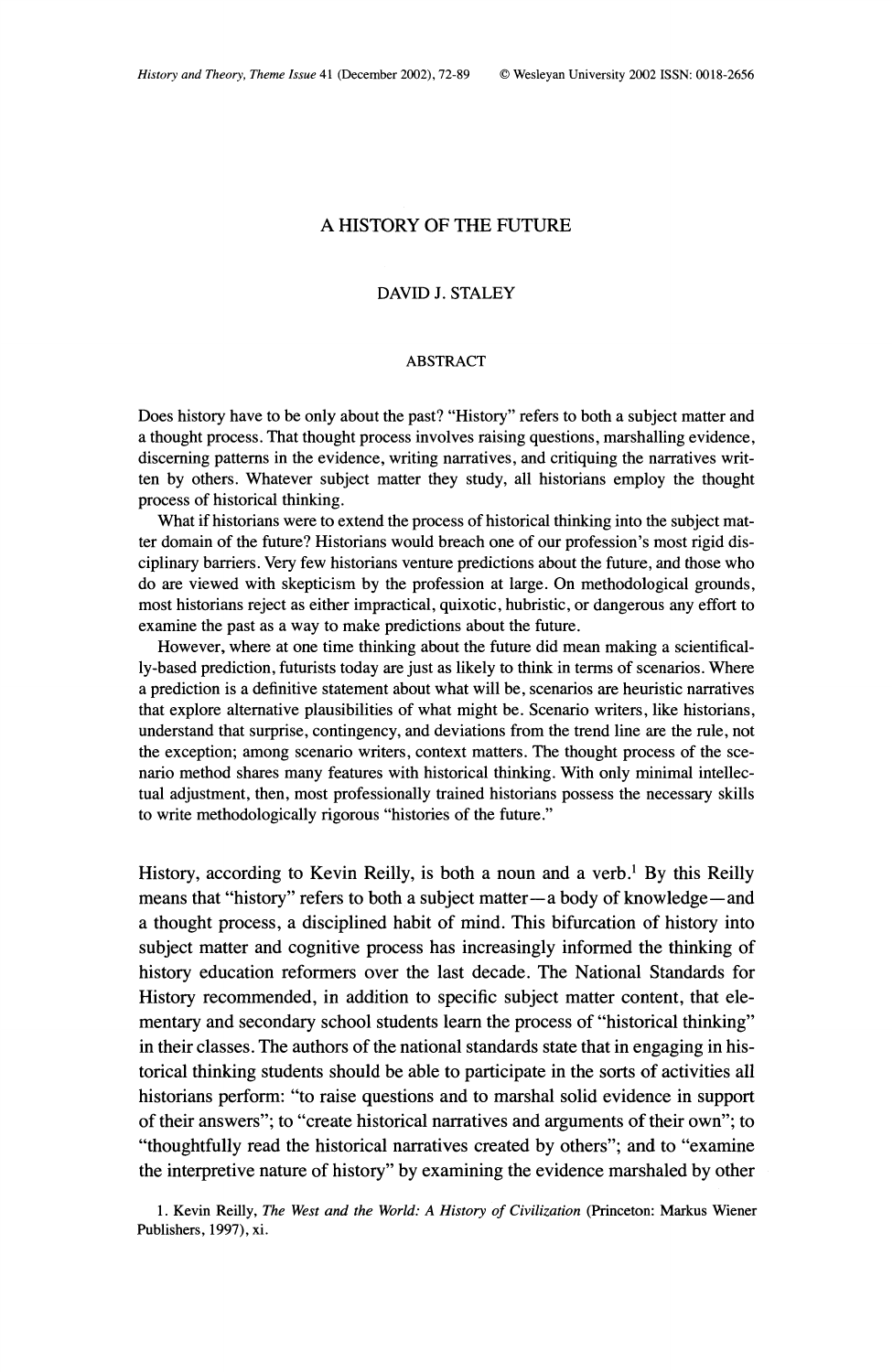**historians and the interpretive weight they assign to their selection of sources.2 We must separate the process of historical thinking from the subject of that process, and in turn remind ourselves that one meaning of the word "history" is "inquiry."** 

**One of the more important trends in twentieth-century historiography was the extension of history-as-thought-process to subjects beyond politics, diplomacy, war, and the decisions of Great Men. Historians today are more likely to write narratives dealing with women, workers, Brazilian slaves, or the mentalities of revolutionaries. Historians imaginatively have extended the thought process of historical thinking to these wider domains of inquiry, all the while maintaining the basics of that thought process. In understanding history as a thought process first and as a body of data second, historians have expanded the domain of inquiry beyond the boundaries of elite culture and those with power.** 

**The purpose of this essay is to explore the idea of extending historical thinking into a domain historians traditionally have avoided: the future. I will argue that, in using the process of historical thinking, historians may inquire into the future in the way we traditionally have inquired into the past. Rather than writing predictions, however, historians might employ scenario writing, a method for thinking about the future that relies on many of the same techniques historians use when writing about the past. In the same way that an earlier generation of historians asked if history had to be only about politics, we might ask "does history have to be only about the past?"** 

# **I. HISTORIANS AND THE FUTURE**

**Historians have avoided writing serious inquiries about the future because we have generally been skeptical about our ability to make predictions. Those historians who have thought about the future-or whose ideas others have used to think about the future-have tended to be speculative philosophers of history, a special class of historian. Vico, Hegel, Marx, Toynbee, and Spengler discerned patterns in the human past that they thought they could then project forward. Lest we think that universal histories are a nineteenth-century phenomenon, there have been more recent efforts to see patterns in the past as a way to think forward about the future, as evident in the works of Robert Heilbroner, Arthur**  Schlesinger, and William Strauss and Neil Howe.<sup>3</sup> In all of these instances, think-

**2. National Standards for History, http://www.sscnet.ucla.edu/nchs/standards/thinking5-12.html, accessed August 21, 2002. See also Sam Wineburg, Historical Thinking and Other Unnatural Acts: Charting the Future of Teaching the Past (Philadelphia: Temple University Press, 2001).** 

**3. Robert Heilbroner, a historian and economist, similarly wrote about the future, alerting Americans in the 1960s to "the grand dynamic of history." Indeed, Heilbroner observed that attention to "this grandiose design" of historical forces would guide American actions in the future. See The Future as History (New York: Grove Press, 1959). Arthur Schlesinger identified "the cycles of American history," and offered a guide for thinking about how those cycles might continue to unfold into the future. See The Cycles of American History [1986] (Boston: Mariner Books, 1999). William Strauss and Neil Howe, although not professional historians, have identified patterns in the characteristics of American generational cohorts. They have developed an elaborate schematic that predicts**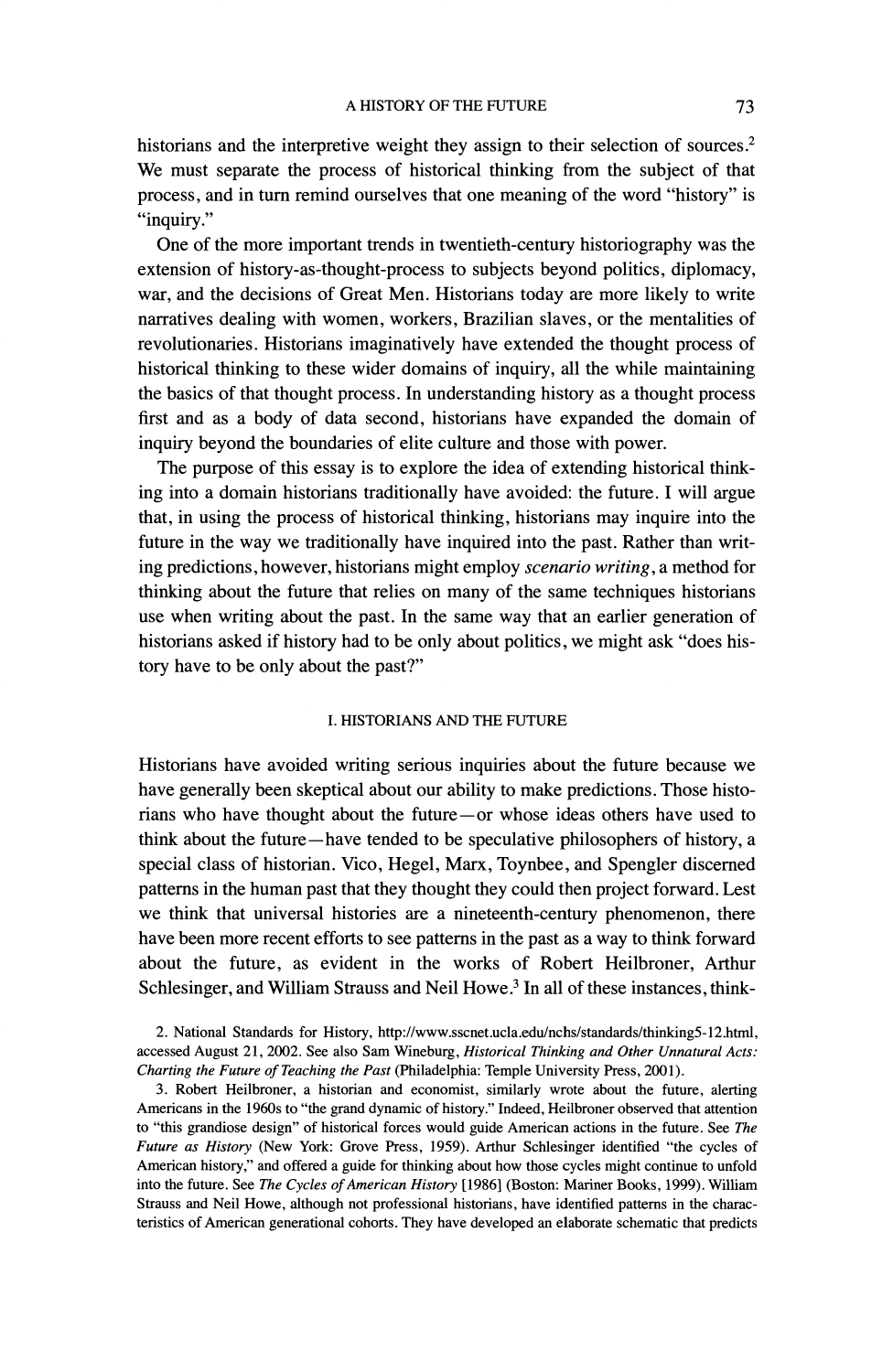**ing about the future requires some macro-level understanding of the "forces that shape human history." Many of these future-oriented historians, like Heilbroner, have a background in social-scientific disciplines. Economists and sociologists claim to perceive more law-like regularity in human events, regularities that might be projected forward. To think about the future, then, it seems one needs either to subscribe to a social-scientific perspective or to be able to comprehend the whole of human history.** 

**Most historians, however, are not trained to be universal historians like a Hegel or a Marx or even a Schlesinger. Most professional historians are trained to examine a limited problem, within a historically brief period of time, making use of primary source documents. While world history has emerged since the 1980s as a legitimate subfield of historical scholarship, most world historians are not trained to study the "big picture"; for every William McNeill or Immanuel Wallerstein or Ferand Braudel who writes about temporally and spatially broad topics, there are many other world historians who concentrate on a limited problem, in a limited space and time.4 In any event, most historians seem to believe that speculative universal histories are too large to be amenable to primary source research and too quixotic a task for one historian.5 Universal historians represent a special class; their interest in the future similarly belongs to a special-and highly circumscribed-class of historical inquiry.** 

**Historians and philosophers of history alike have attacked the predictive claims of universal historians because of their failure to anticipate contingency and surprise. Hannah Arendt wrote that** 

**Events, by definition, are occurrences that interrupt routine processes and routine procedures; only in a world in which nothing of importance ever happens could the futurologist's dream come true. Predictions of the future are never anything but projections of present automatic processes and procedures, that is, of occurrences that are likely to come to pass if men do not act and if nothing unexpected happens.6** 

**Moreover, according to Gordon Leff, there would be no history without these divergences from the routine. "History," he writes, "although directed at the past, is essentially about the new. It is read and written as the unfolding of events** 

**the characteristics of the next generation and prophesizes a trying national challenge for that generation similar to the one "the greatest generation" faced during the Second World War. See The Fourth Turning: What the Cycles of History Tell Us about America's Next Rendezvous with Destiny (New York: Broadway Books, 1997); and Generations: The History of America's Future, 1584 to 2069 (New York: Quill, 1991). Civilizationalists and historians of civilization, in addition to thinking in terms of long-term scales and trends in the past, occasionally project these patterns forward. A useful introduction to the methodological issues involved is Mathew Melko, "The Perils of Macrohistorical Studies," World History Bulletin 17 (Fall 2001), 27-32.** 

**<sup>4.</sup> See Raymond Grew, Review Essay on Paul Costello, World Historians and Their Goals: Twentieth-Century Answers to Modernism, History and Theory 34 (1995), 371-394.** 

**<sup>5.</sup> On the scholarly disreputability of universal history, see Michael Biddiss, "History as Destiny: Gobineau, H. S. Chamberlain and Spengler," Transactions of the Royal Historical Society 7 (1997), 73-100.** 

**<sup>6.</sup> Hannah Arendt, cited in Max Dublin, Futurehype: The Tyranny of Prophecy (New York: Dutton, 1991), introduction.**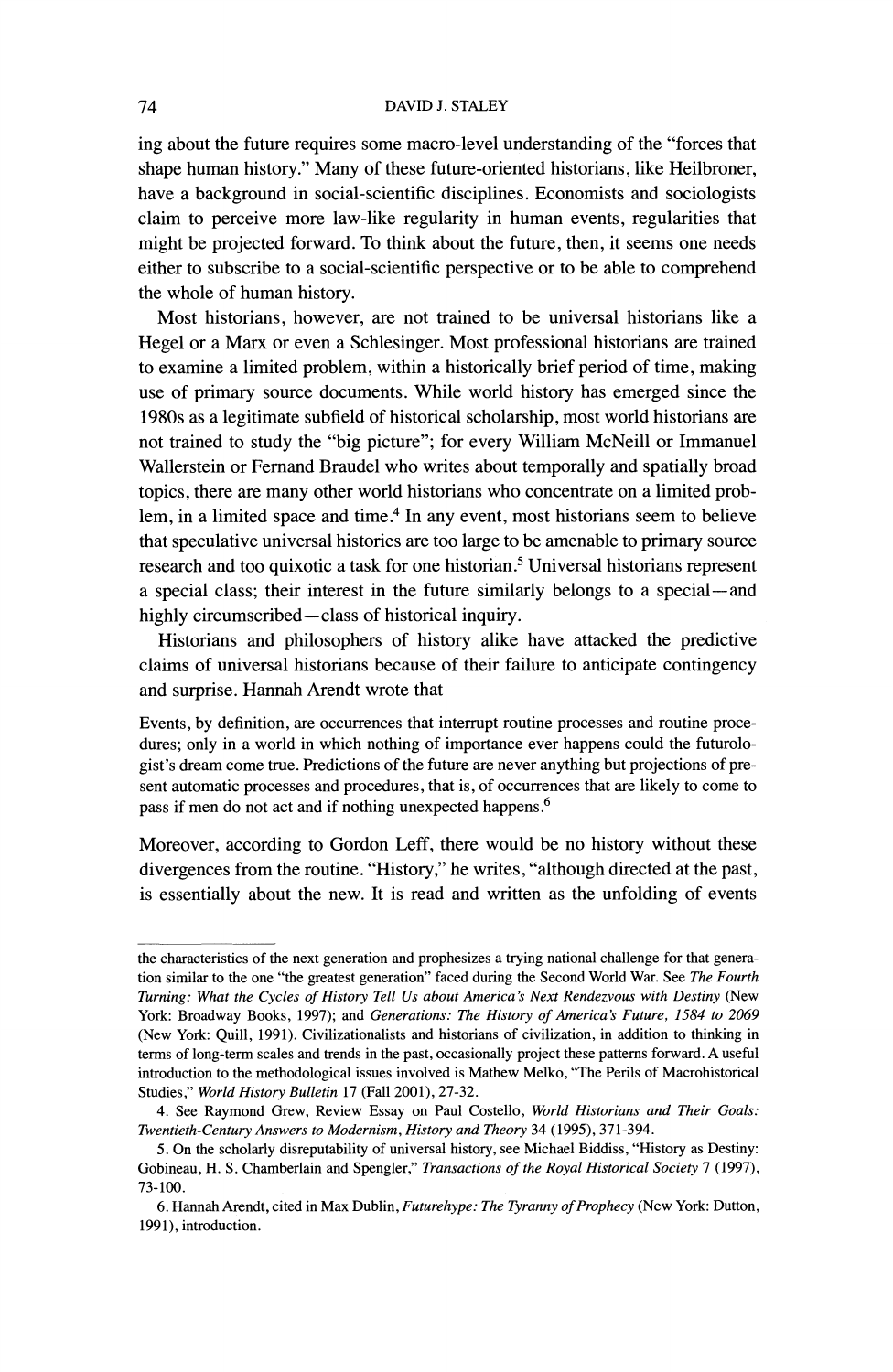**which by definition have not occurred before. That is the only reason for their having a history."7 Unlike the social scientist who seeks regularities and covering-law models, we historians have long distinguished ourselves by our insistence that events are unique, contingent, and context-dependent.** 

**The contingent nature of events makes predictions about future events problematic. Rather than theories, historians have long favored local explanations and descriptions because we are well aware that conditions in one place and time very rarely reoccur in another place and time. Even with very similar variables, the context of a situation affects the procession of events. Conditions that produced revolution in one place might have led to stasis or conservative reaction elsewhere. Covering-law models reduce the context that is the stuff of historical inquiry.8 Moreover, as counterfactual historians assert, those same conditions might have led to alternative outcomes different from the ones we recognize as "the actual history." This suggests that the initial conditions of any event in the past are so inherently complex and unpredictable that even our retrodictions are problematic, let alone any predictions we might venture. Because events are so dependent on individual actions, accident, contingency, context, and any one of countless other variables, venturing a prediction about future events is doomed from the start.** 

**Moreover, historians don't possess the conceptual resources to make reliable or warranted predictions about future historical events. "Ordinary historical accounts" depend on data, and the only data historians have comes from the present and past. Furthermore, a key component of the historian's arsenal is what Arthur Danto called "narrative sentences," which he defined as those that "give descriptions of events under which the events could not have been witnessed, since they make essential reference to events later in time than the events they are about, and hence cognitively inaccessible to observers."9 Narrative sentences "refer to at least two time-separated events, and describe the earlier event" in terms of the latter.10 Danto gives as an example the narrative sentence "The Thirty Years War began in 1618"; it is a type of sentence historians write all the time. Now the point is that while they are justified in writing narrative sentences about the past, historians cannot similarly be justified in writing narrative sen-**

**7. Gordon Leff, "The Past and the New," in The Vital Past: Writings on the Uses of History, ed. Stephen Vaughn (Athens: University of Georgia Press, 1985), 59.** 

**8. Only when certain "initial conditions" persist can one venture a prediction; but as historians know, the conditions that produced revolution in France in 1789 were quite different from the conditions that produced revolution in Russia in 1917. Therefore, the historian cannot venture a general "law of revolutions" that might apply to future events. As Karl Popper observed, "long-term predictions can be derived from conditional scientific predictions only if they apply to systems which can be described as well-isolated, stationary and recurrent. These systems are very rare in nature; and modem society [or indeed any human society in the past] is surely not one of them." See "Prediction and Prophecy in the Social Sciences," in Conjectures and Refutations (London: Routledge and Kegan Paul, 1963), 339. On initial conditions, see his The Poverty of Historicism (London: Routledge, 1957), 120-130.** 

**9. Arthur C. Danto, Narration and Knowledge [1968] (New York: Columbia University Press, 1985), xii.** 

**10. Ibid., 159.**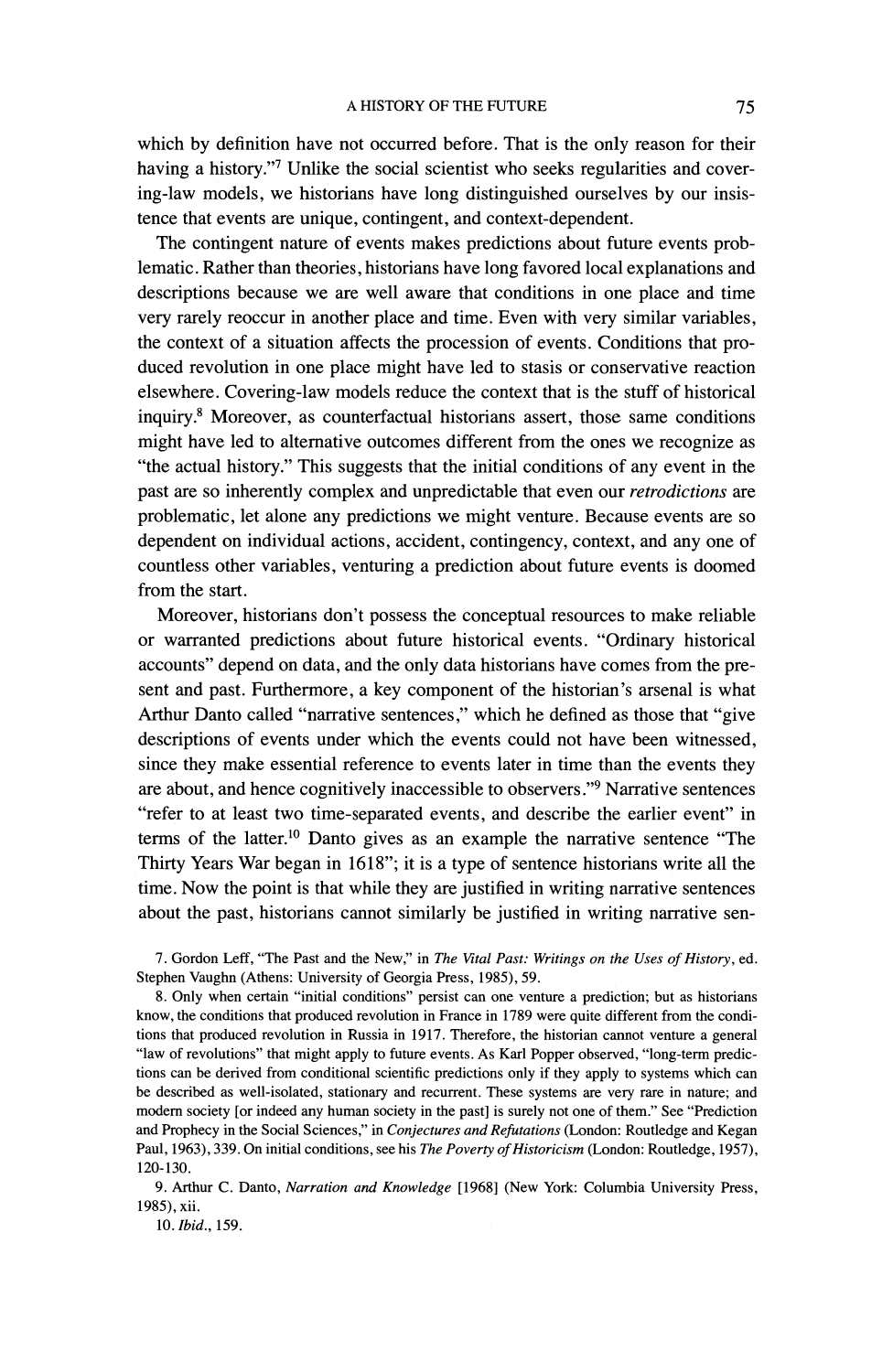**tences about the future because we cannot place ourselves at such a temporal distance from the present so as to see the context and consequences of events in the present. Any historian who writes narrative sentences about the future is making a prediction that the historian is not in a position to justify.** 

**Thus, historians have avoided serious discussion about the future because we believe it to be an inaccessible domain beyond the investigative reach of most professionally trained historians, and because we are sensibly skeptical about making predictions. However, prediction is only one of several ways to understand the future. Rather than making predictions or rejecting saying anything about the future altogether, historians might try to apply certain aspects of historical thinking to the study of the future in a way that does not require predictions. The result would be a new, unconventional sort of history: a history of the future.** 

### **II. THE "NEW SCIENCES" AND SCENARIO WRITING**

**The study of the future has been nurtured by a scientific mindset, one that sees prediction and possible control as the defining characteristics of science.'l The success of physicists and astronomers in predicting the movements of the heavens and the collision of bodies on earth established this paradigmatic feature of science. Social theorists have, since the Enlightenment, sought to apply the methods of science to the human world, with varying degrees of success. This Enlightenment objective accelerated in the twentieth century. Economists, sociologists, and political scientists "hardened" their disciplines, making them increasingly mathematical and predictive in orientation.** 

**In the years after the Second World War, high off the atomic triumphs of American "Big Science," scientifically-minded futurists-engineers, systems analysts, economists, demographers, and sociologists-contributed to a futurist boom. Located mainly in foundations, government agencies, and think-tanksthe Rand Corporation was an early patron-futurists created predictions aimed at aiding public policy decision-makers. In France, Bertrand de Jouvenel created the think tank Futuribles, funded by the Ford Foundation, with the conviction that "the social sciences should orient themselves toward the future."'2 As Nicholas Rescher observes,** 

**This diffusion of futurism was bound up with the ever-increasing prominence in all industrialized nations of what might be called the "Advice Establishment": academics, working scientists, technical experts, and pundits of all sorts serving on advisory boards, policy study groups, and public commissions developing information, ideas, and speculations to provide guidance about the future as background for public policy formation.'3** 

**11. According to Heilbroner, industrialization, the scientific revolution, and the rise of financial capitalism were all conditions that produced an interest in the systematic study of the future. See Visions of the Future: The Distant Past, Yesterday, Today, Tomorrow (New York: New York Public Library and Oxford University Press, 1995).** 

12. Bertrand de Jouvenel, *The Art of Conjecture* (New York: Basic Books, 1967), viii.

**13. Nicholas Rescher, Predicting the Future: An Introduction to the Theory of Forecasting (Albany: State University of New York Press, 1998), 29.**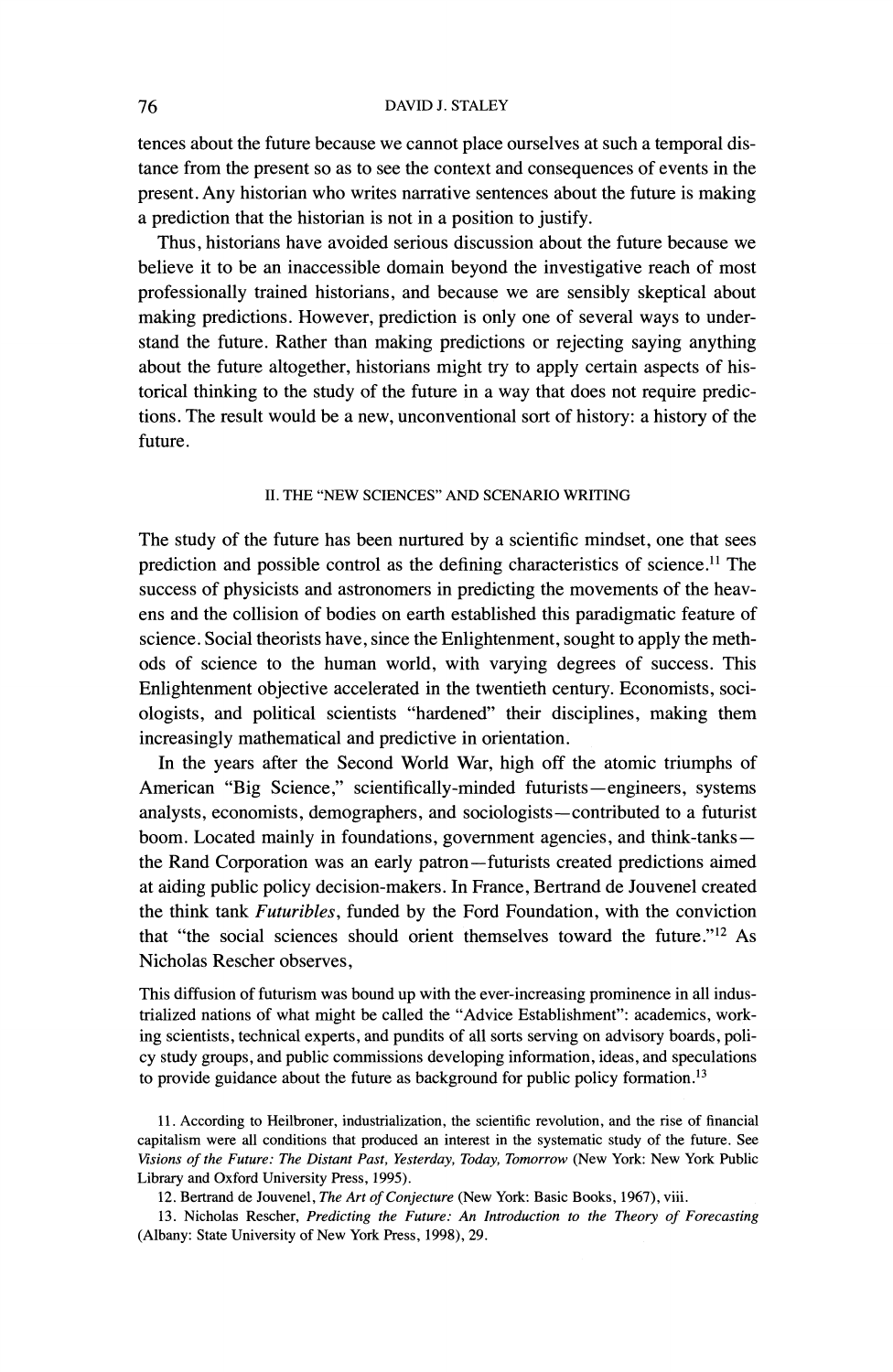**It was this participation by scientists and social scientists that distinguished postwar futurism from earlier utopian science fiction and universalist histories. Rescher dates this futurist boom from 1945 to 1975; however, we continue to see vestiges of this boom up to the present. Today, business consultants, strategic planners, trend-spotters, and management experts all sell predictions.l4 It seems that interest in the future has moved from public-policy think-tanks to the corporate world, especially with regard to predicting the future of technology.** 

**Many futurists continue to claim predictive certainty about the future even in the face of chaos theory and other "new sciences" that cast doubt on some scientists' ability to predict. The new sciences have been driven in part by data visualization techniques enabled by computer graphics.'5 Physicists studying dynamic and seemingly unpredictable systems like the weather have used a mathematical tool known as phase space to explore these complex domains. Phase space is a type of coordinate diagram in two or three dimensions wherein one plots points representing variables which describe the state of a system at a given point in time. As the system moves through time, the collection of points traces out a shape. In so plotting the state of the system in phase space, physicists can watch the behavior of the system and explore patterns in that behavior.** 

**Simple systems trace simple shapes in phase space. For example, a pendulum without an escapement eventually settles to a point of rest; its phase-space diagram would appear as a spiral spinning down to one point. Complex systems, on the other hand, trace striking shapes that suggest an underlying order to seemingly random systems. Physicists in the 1980s studying these systems noticed that some phase-space diagrams of dynamic systems produced complex yet coherent shapes, as if the system were "attracted" to a particular area of phase space. While one could not necessarily predict what the system's next iteration would be, one could see that the next phase point would probably appear somewhere within the shape. Dubbed "strange attractors," these systems offered the prospects of ascertaining ordered patterns within seemingly disordered phenomena.** 

**Other scientists began to study systems that were equally attracted to two or more attractors. Noting the starting "initial conditions" of the system, physicists would color-code that phase point depending on where the system was finally attracted. The shapes produced were arabesque-like in their complexity; in effect, the system was being "pulled" toward several attractors, creating complex "fractal basin boundaries." The important point regarding prediction is that if one alters the initial conditions only very slightly the system might end up moving toward a quite different attractor. That is, the slightest variation in the initial conditions might lead to no change in the final results, or could produce wildly different final results. Because the system is "pulled" toward any one of these** 

**14. See especially William A. Sherden, The Fortune Sellers: The Big Business of Buying and Selling Predictions (New York: John Wiley and Sons, Inc., 1998). Sherden is skeptical of most predictions of the future, and is especially aware of the implications of the new sciences for our ability to make predictions.** 

**<sup>15.</sup> A very accessible introduction is James Gleick, Chaos: The Making of a New Science (New York: Viking, 1987), especially 49-53.**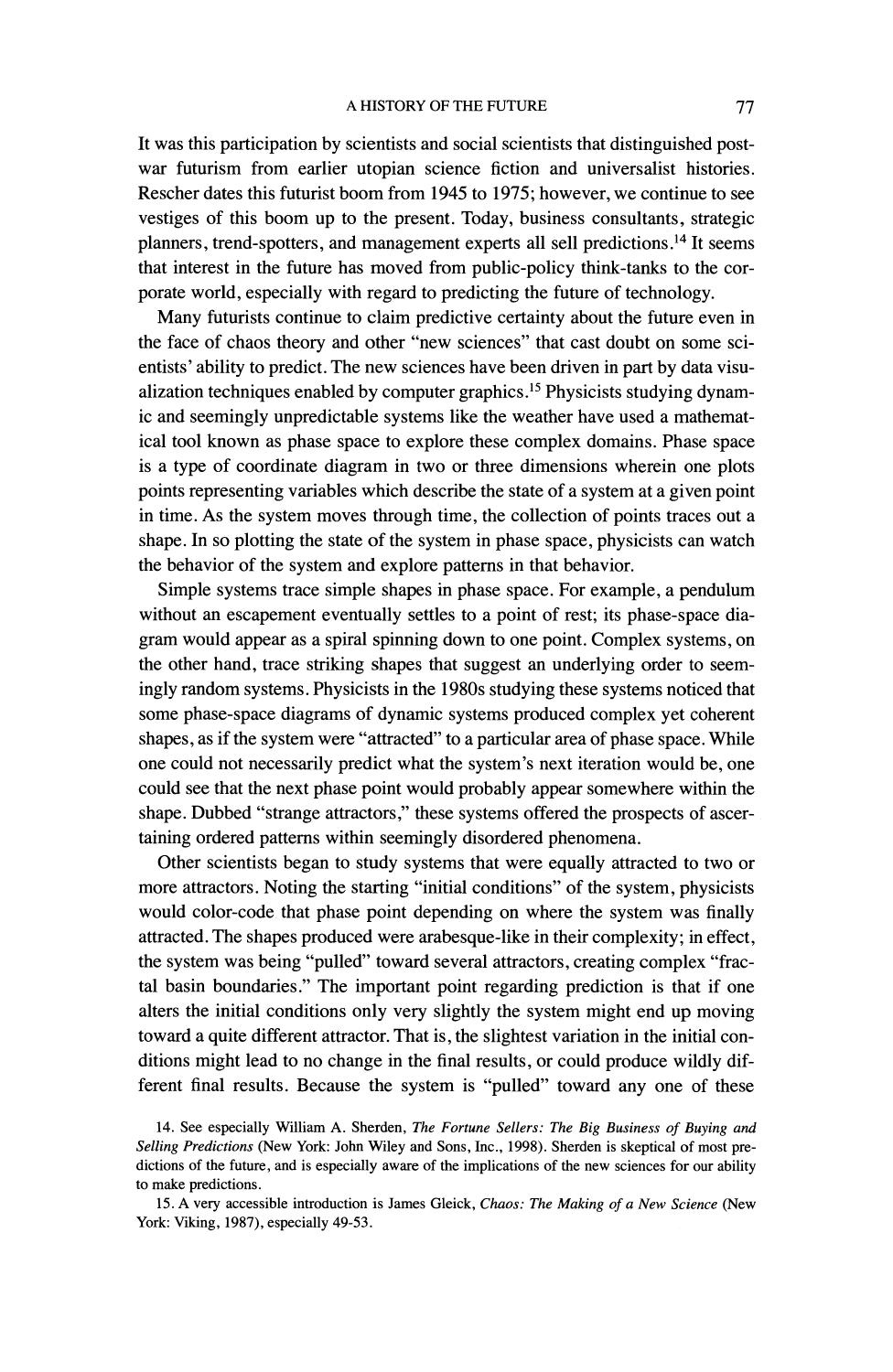**attractors, the boundaries between these "basins of attraction" are exquisitely complex.** 

**The implications for scientific prediction have been paradigm-shattering: complex systems might be deterministic, but unpredictable. At best, one could describe a set of plausible states to which the system might settle, but one could not exactly predict which state the system would eventually be attracted to. Moreover, the types of systems that have fractal basin boundaries are not exceptional, ivory-tower types of frictionless systems; they reflect all sorts of messy,**  real-world systems like the growth of biological populations, turbidity flows, the fibrillations of the heart, and—dare we say—the dynamics of human societies.

**We should not take the lessons of the new sciences to be to stop thinking about the future, but only to stop trying to predict it.16 Furthermore, we should not assume that historians need to become mathematicians or physicists in order to apply their methods to the study of the future. Indeed, physicists and mathematicians are coming around to ideas that historians have held for some time: that context and initial conditions matter, that the world is more complex than what is assumed in variable-controlled laboratory experiments, and that predictions are at best problematic. Scientists are only now developing a formal mathematical language to intuit what historians have long expressed in words.** 

**Faced with this new paradigm of science, historians might take the lead in exploring different methods for thinking about the future beyond prediction. Of all the methods devised to think about the future, the "scenario method" is the one that comes closest to the new thinking about complexity and the uncertainties of prediction. Perhaps not coincidentally, it is also a method that very closely approximates historical thinking. Those who employ scenario writing as a method of thinking about the future appear to possess an intuition for deterministic but unpredictable chaos and the dynamics of strange attractors, even if they**  lack the formal mathematics.<sup>17</sup> The goal of scenario writing is not to predict the **one path the future will follow but to discern the possible states toward which the future might be "attracted."** 

**If a prediction is a definitive statement of what the future will be, then scenarios are heuristic statements that explore the plausibilities of what might be.18** 

**16. Some futurists consider insight, more than accuracy, a more reasonable goal for thinking about the future. On various methods of gaining insight while thinking forward, see Stephen M. Millett and Edward J. Honton, A Manager's Guide to Technology Forecasting and Strategy Analysis Methods (Columbus, Ohio: Battelle Press, 1991).** 

**17. Although she continues to look for predictive certainties, T. Irene Sanders provides an excellent example of the marriage of the new sciences and scenario-style thinking in Strategic Thinking and the New Science: Planning in the Midst of Chaos, Complexity, and Change (New York: The Free Press, 1998).** 

**18. The method was developed by Herman Kahn. See The Year 2000: A Framework for Speculation on the Next Thirty-Three Years (New York: The Macmillan Company, 1967), 262-266. Initially, scenario planning was a tool used by the military, but in the 1980s strategic planners at Royal Dutch Shell applied scenario planning to business environments. See the influential articles by Pierre Wack, "Scenarios: Uncharted Waters Ahead," Harvard Business Review 63 (1985), 72-79, and "Scenarios: Shooting the Rapids," Harvard Business Review 63 (1985), 139-150. This method is now called the Shell method or the intuitive method, and is the one I will be describing in this article. For fuller histories of the various scenario methods, see the diagram by Stephen M. Millett, "History of**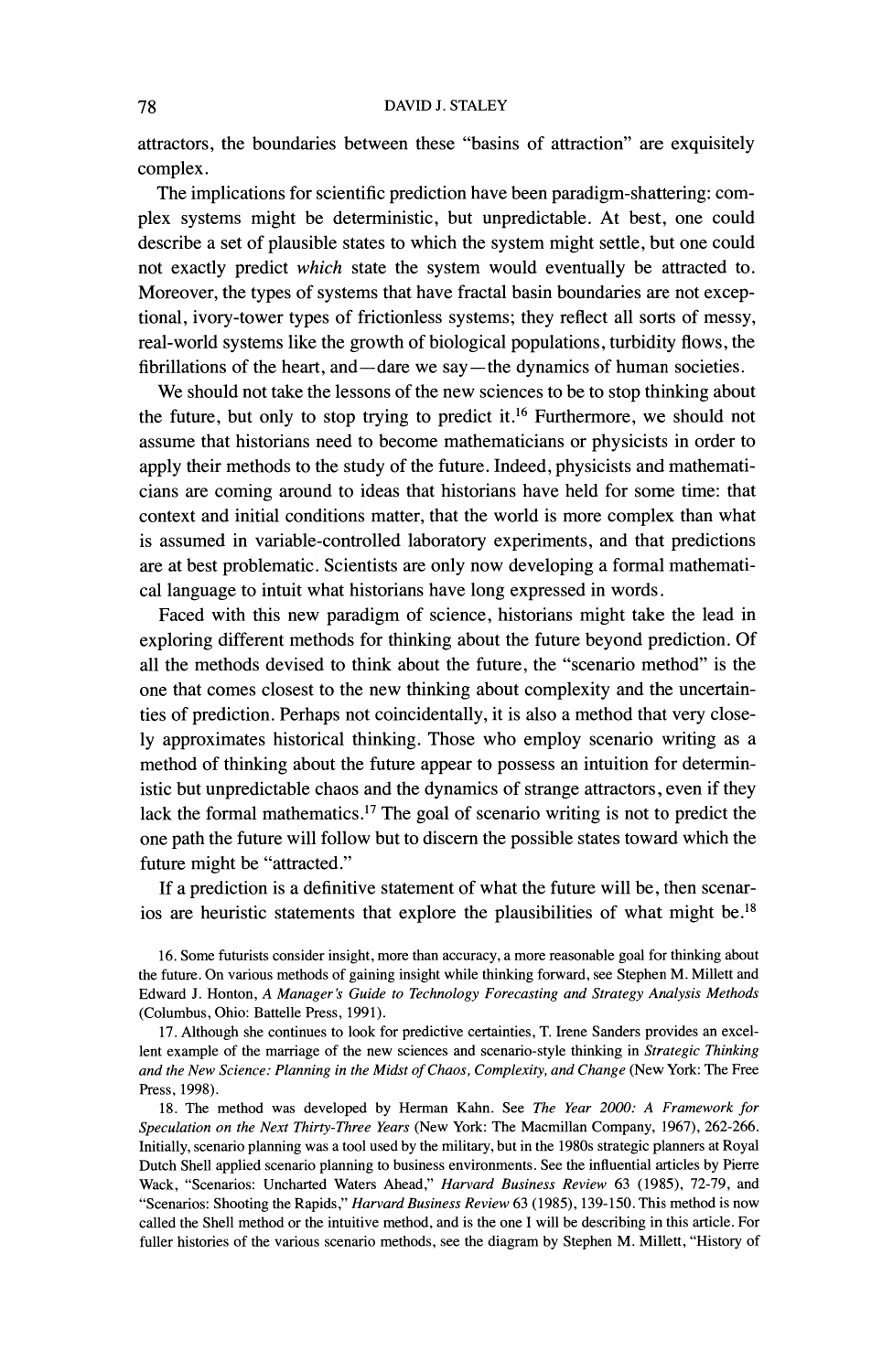**According to Peter Schwartz, a pioneer in the use of scenario planning in business, a scenario is "a tool for ordering one's perceptions about alternative future environments in which one's decisions might be played out."19 Practitioners stress that "the purpose of scenario planning is not to predict the future; but rather, to show how different forces can manipulate the future in different directions"20 (emphasis mine). Scenario thinkers recognize that there is not one sequential path to the future but that the complexities of the interaction between social forces can produce different outcomes. While not dependent upon the same computational procedures as deterministic chaos, scenario thinking shares a similar intuitive understanding of the complexities of foresight.** 

**Scenarios begin with questions, oftentimes "what if' type questions. In choosing such a question, scenario writers limit the scope of their inquiry; that is, the goal is not to think about the entire future, only the part that is of most interest. With "what if' type questions, scenario builders wish to explore plausibilites that may appear at the present moment to be impossible or highly unlikely. An example of a "what if' question about the future might be "What if globalization dis**sipates?" If this question seems outlandish-"we all know globalization is inevitable"—imagine a scenario writer in 1973 asking "What if these new **Japanese imports begin to outsell American-made cars?" Who in Detroit would have not found this question outlandish? The purpose of asking such questions is to remind the futurist that surprise and unexpected divergences from the trend line are part of the complexities of the future. While some events are certainly "inevitable," the sorts of events futurists want to think about are far from inevitable.** 

**Once the question has been asked, the scenario writer then "scans the environment" searching for "driving forces." Driving forces are the "key factors that**  will determine (or 'drive') the outcome" of the scenario being created.<sup>21</sup> Some of **these forces might work predictably, such as demographic changes, but most driving forces are intrinsically unpredictable. For example, Schwartz is particularly interested in the habits and behaviors of "global teenagers," young people who are technologically savvy conspicuous consumers. Schwartz sees this group as an important driving force in many of the scenarios he creates for his clients. Scanning the environment means that the scenario writer must absorb much data and information from the present surroundings in order to discern the driving forces. Schwartz counsels that scenario writers must read, watch, and listen** 

**Business Scenarios" at http://www.dr-futuring.com/ifs\_scenario\_4.htm, accessed August 21, 2002; Thomas J. Chermack, Susan A. Lynham, and Wendy E. A. Ruona, "A Review of Scenario Planning Literature," Futures Research Quarterly 17 (Summer 2001), 7-31; Antonio Martelli, "Scenario Building and Scenario Planning: State of the Art and Prospects of Evolution," Futures Research Quarterly 17 (Summer 2001), 57-74.** 

**<sup>19.</sup> Peter Schwartz, The Art of the Long View: Planningfor the Future in an Uncertain World (New York: Currency/Doubleday, 1991), 4.** 

**<sup>20.</sup> Innovators of Digital Economy Alternatives (IDEA), "What is Scenario Planning?" http://edie.cprost.sfu.ca/~idea/scenarios.html, accessed August 21, 2002.** 

**<sup>21.</sup> Schwartz, The Art of the Long View, xiv.**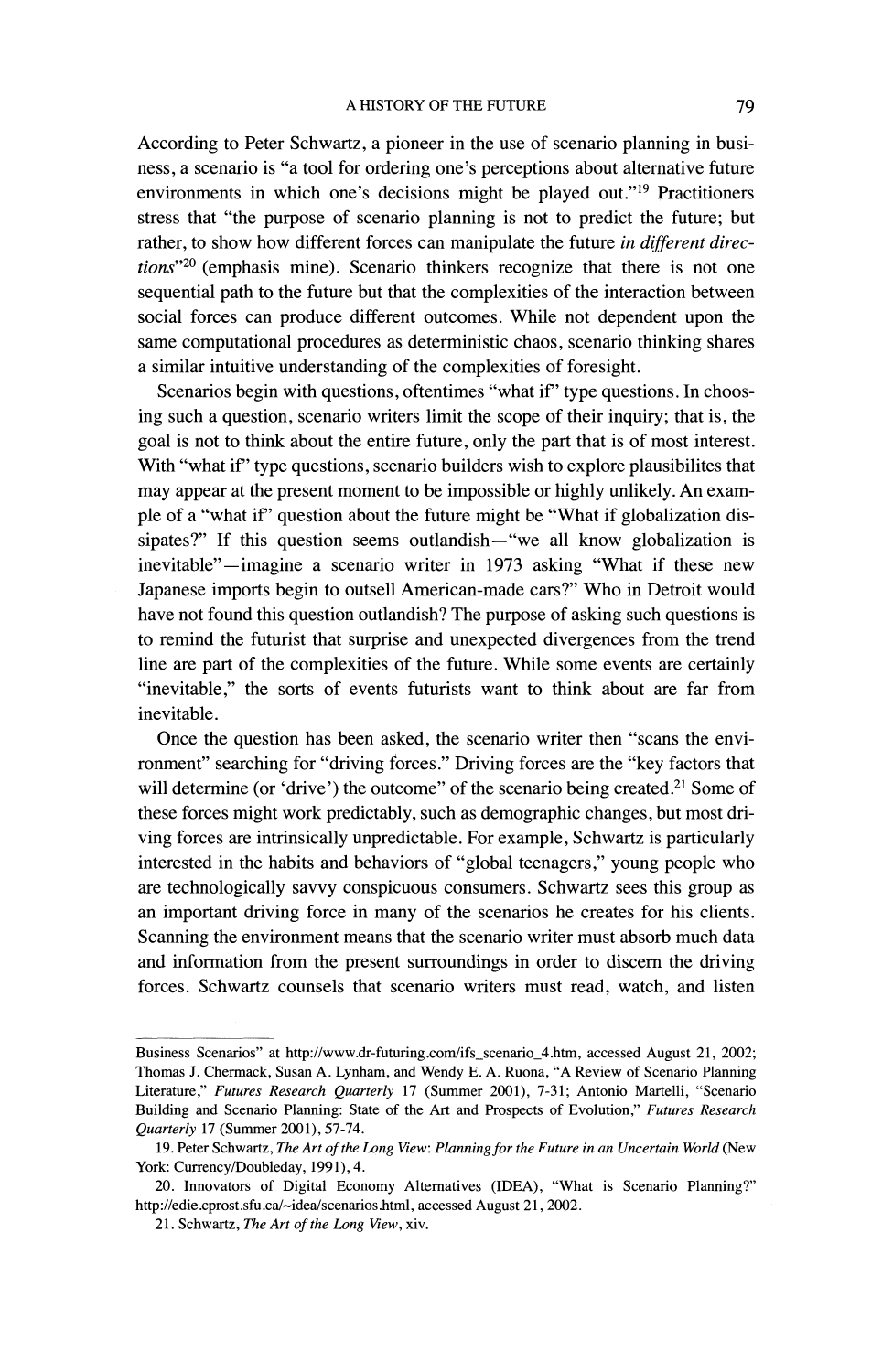**widely to books, periodicals, films, and music. And not simply in newspapers and periodicals of record; Schwartz urges all scenario writers to consider avantgarde publications, cutting-edge thinking outside the mainstream, the location of much creativity and surprise.** 

**In assessing how these driving forces might interact, the scenario writer then constructs several narrative stories exploring the implications of each "plot." This is a crucial point in the construction of scenarios: rather than one statement of what will happen, scenario writers compose many different stories of what might happen. Each version of the future has its own "logics," "the plot which ties together the elements of the system." Each scenario "describes how the driving forces might plausibly behave, based on how those forces have behaved in the past," notes Schwartz. "The same set of driving forces might, of course, behave in a variety of different ways, according to different possible plots."22 Indeed, all the different versions of the scenario are equally plausible; one plot is not more likely than the others, nor is the point to construct different scenarios from which we pick and choose the "correct" elements from each. Each scenario describes a different, but equally likely, logic of the future.** 

**The "story" of each scenario, as Schwartz suggests in his definition, describes an "environment." The narrative of each scenario does not describe a linear procession of events ("this will happen on this date, then this will happen"). Rather, the scenario is a description of the context within which those events may occur. Consider the following shortened examples, which describe the possible directions of the future of the digital economy:** 

# **Scenario 1: "Corporations Rule"**

**There will be a convergence of financial institutions and technology. This will be accomplished by financial institutions developing their own software. Types of technologies will include smart cards, where all banking information is contained in a microchip on the card, and consumer databases. Since financial institutions will be the driving force behind developing digital cash and their systems, the control of cash will be in the corporate sector. This may even result in different networks developing different forms of e-cash.** 

# **Scenario 2: "Crypto-Anarchy"**

**Digital cash is the predominant means of exchange. Due to the anonymous and untraceable nature of digital cash it has become impossible to track the income of individuals. Income tax has been abolished in favor of taxes at point of sale and on physical assets. Large corporations have disintegrated and the commercial sector is dominated by highly competitive, specialized companies that cater to the needs of the individual, supplying primarily innovative technology and software.** 

## **Scenario 3: "Third-Sector Ecotopia"**

**Businesses are more accountable for their social and environmental role in society: manufacturing, construction, distribution of consumer goods with a min-**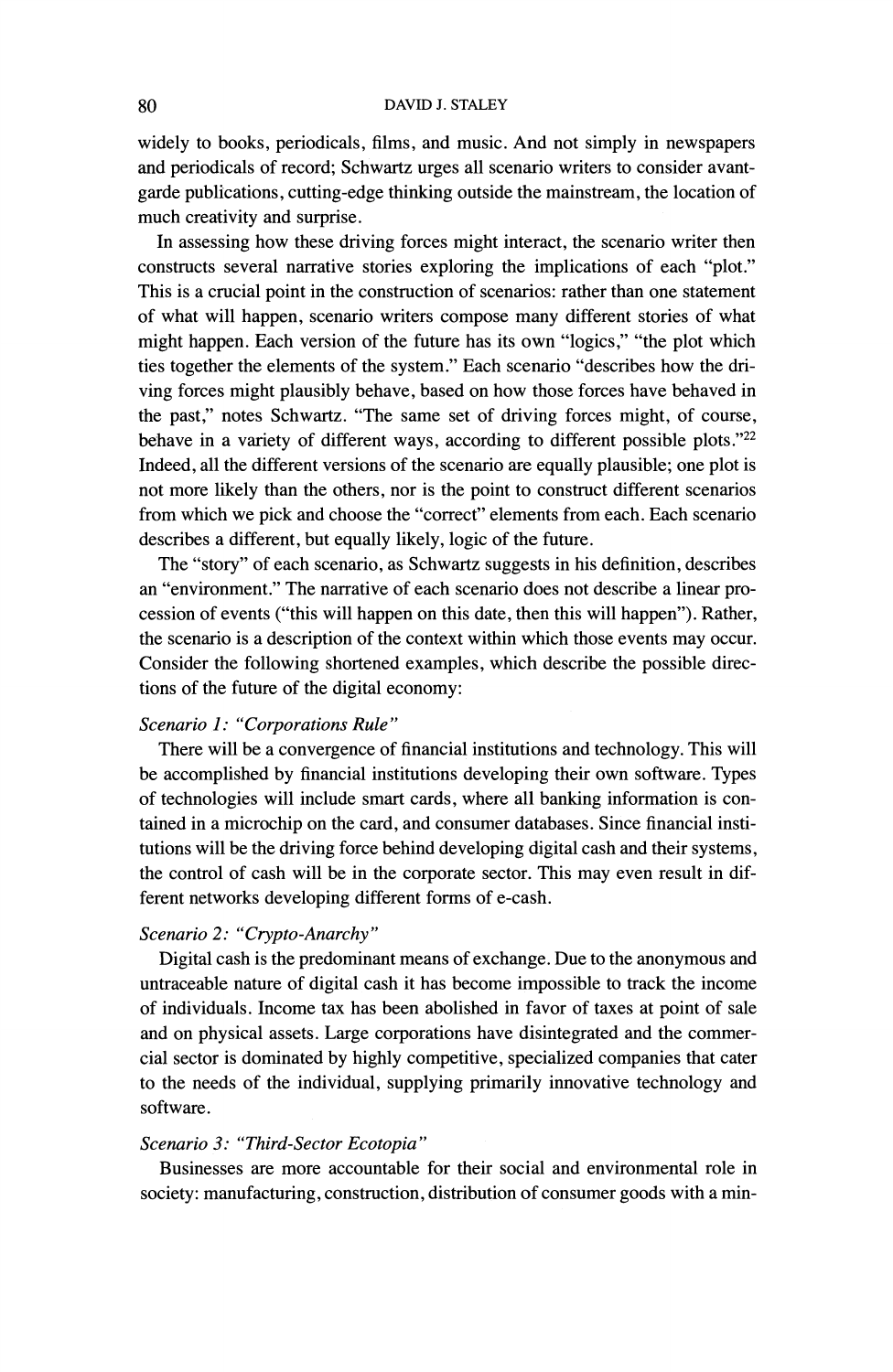**imum of environmental impact. Basic level of computer network (Internet) access is maintained through corporate and tax subsidy as a public resource. Public information kiosks abound, and there is an emphasis on technology in education.23** 

**Note that each scenario has a brief title, a convention among scenario writers, a tag that allows the reader to grasp the "logics" of each narrative. Absent from each story are individuals and specific dates, the sorts of information one might find in a prediction. Scenarios read more like anthropological "thick descriptions" of a plausible system in the future.** 

**Scenario writers are not scientists nor do they use scientific language. However, I believe that the thinking behind the scenario method is analogous to the thinking behind deterministic but unpredictable chaos. In the same way physicists examine the initial conditions of a system, scenario writers scan for driving forces. As physicists plot the complexities of the interactions in these initial conditions, scenario writers seek analogies in the past to imagine how the driving forces might interact in the future. The different scenarios might be understood as analogous to "attractors" toward which the future might proceed. If prediction is the goal to which scientifically-minded futurists have aspired, scenario writing may well be the new goal that binds the new sciences and futurism.** 

**Futurists are not of one mind as to the efficacy of scenarios. Rescher dismisses scenarios as so many interesting stories. "Scenarios," he writes,** 

**are imaginative speculations about what might happen and not informative specifications attempting to preindicate what will happen. By their very nature, then, prediction and scenario construction are different sorts of enterprises. Their pursuit involves different aims and their effective cultivation calls for very different sorts of intellectual resources; namely, realistic foresight in the one case and lively imagination in the other.24** 

**However, scenarios are built from more rigorous stuff than just imagination, and in fact are composed via a process similar to the historical method, as I will detail below. Furthermore, the type of flexible thinking enabled by the scenario method seems a more realistic approach to the complexities of the future than the hubristic confidence suggested by a prediction.** 

# **III. SCENARIOS AND HISTORY**

**Schwartz maintains that some people immediately take to scenario thinking, while for others it is a difficult stretch. "The anthropologist is more attuned to uncertainty and multiple points of view, and can more easily accept the practice of scenarios," he writes. "The same is true for historians."25 As the above sum-**

<sup>23.</sup> IDEA, http://edie.cprost.sfu.ca/~idea/scen1.html; http://edie.cprost.sfu.ca/~idea/scen2.html; **http://edie.cprost.sfu.ca/~idea/scen3.html (all accessed August 21, 2002). Scenarios are usually much longer than these brief paragraphs, usually two to three pages in length, although historians might wish to compose longer scenarios.** 

**<sup>24.</sup> Rescher, Predicting the Future, 40.** 

**<sup>25.</sup> Schwartz, The Art of the Long View, 31.**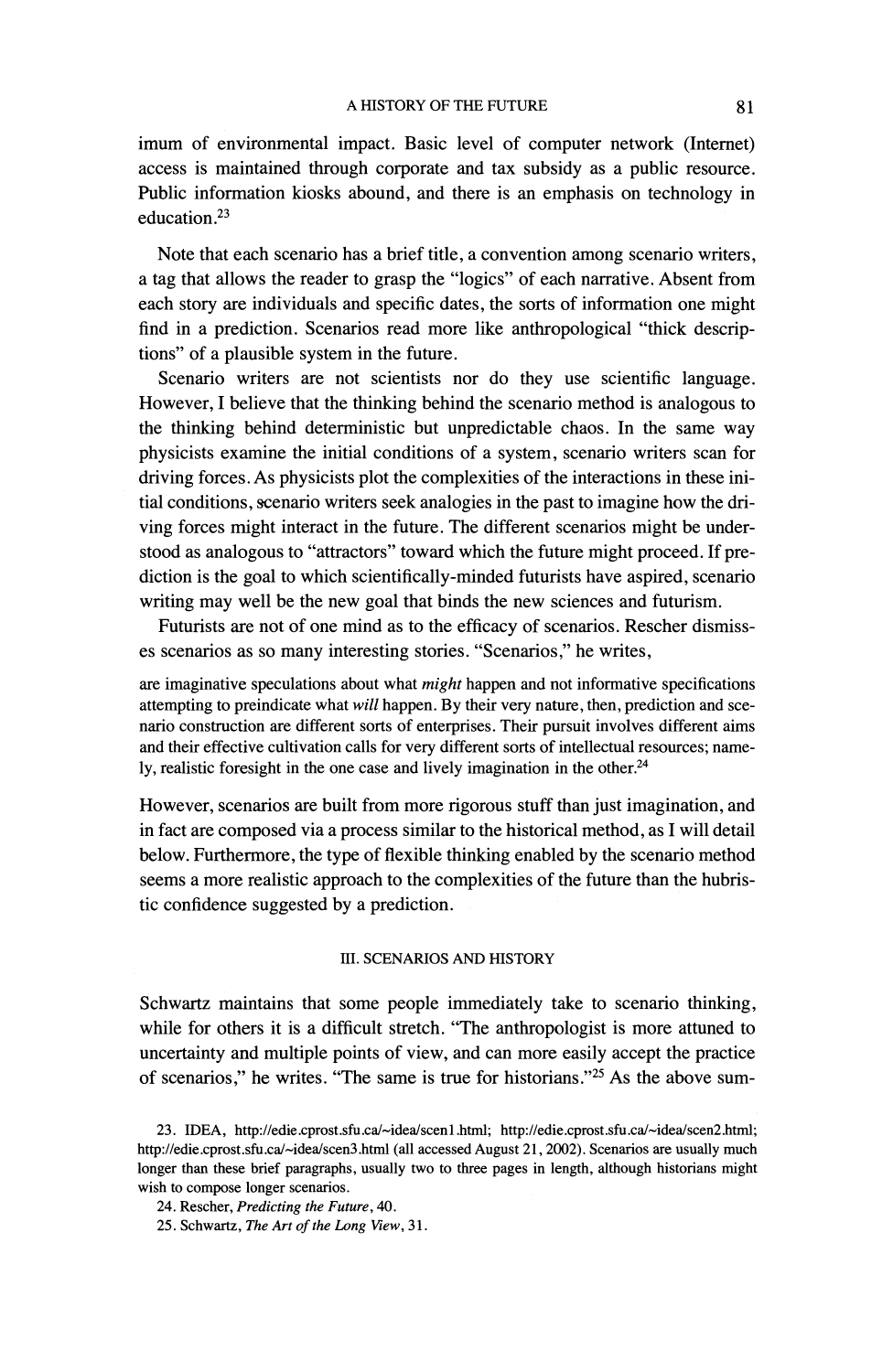**mary indicates, the scenario method relies on many of the same techniques for writing about the future that historians use when writing about the past. Historians might then begin to explore these methodological similarities as a way to appropriate the domain of the future as a legitimate subject matter for historical inquiry.** 

**One historian who has been inspired by scenario thinking to write about the future is W. Warren Wagar. Wagar did not arrive at scenario thinking from the direction of the new sciences and deterministic but unpredictable chaos, however, but rather from postmodernism. Postmoderist literary theory confirmed what he had long believed about history writing: that history is a story, and the historian a type of storyteller. In debunking the myth of scientific objectivity in history, postmoderists such as Hayden White called attention to the fact that historical texts are verbal models that refer to the past, but are not homologous with it. Historians interpret (the meaning of) the past, they do not reproduce it. "In short," Wagar concludes, "historians infected by postmodernist theory acknowledge that what they do is create texts about texts, which can be read in infinitely different ways but can in no sense recover or reconstitute the real past. The real past happened, but it is now gone-every nanosecond of it. Hence, the past is just as inaccessible as the future."26** 

**Indeed, Wagar sees the past and future as essentially the same thing. Past and future are part of the same space-time continuum. Both are singular, in that there is only one past and there will be only one future. Both past and future stand in the same relative position to the observer in the present. According to Wagar's logic, then, there is nothing preventing historians from similarly writing stories about the equally inaccessible future. "Scholars who are in the habit of telling stories about the past are especially well positioned to tell stories about the future," he contends. "They cannot predict the future anymore than they can recover the past. Their stories of the past tell us bits and pieces of what might have happened, as we today are empowered and conditioned to construe it. Their stories of the future tell us bits and pieces of what might still happen. But they do not tell us what did happen and what will happen."27 Wagar believes historians are empowered to write stories about the future using scenario thinking as a license to avoid making definitive predictions--in the same way postmodernism has freed them from searching for the inaccessible objective truth of the past.** 

**Though Wagar makes some good points about history and its relation to the past and the future, he somewhat overstates his case. It is true that both scenariobuilding and history are forms of storytelling. But while historians are indeed storytellers, we write particular types of disciplined stories. Unlike fiction writers who enjoy many more degrees of narrative freedom, historians must adhere to specific methods that limit the types of stories we are permitted to write. Similarly, scenarios are stories generated by a particular method. As the scenario writers Daniel Yergin and Thane Gustafson have argued, scenarios involve both** 

**<sup>26.</sup> W. Warren Wagar, "Past and Future," American Behavioral Scientist 42 (Nov./Dec. 1998), 366. 27. Ibid., 367.**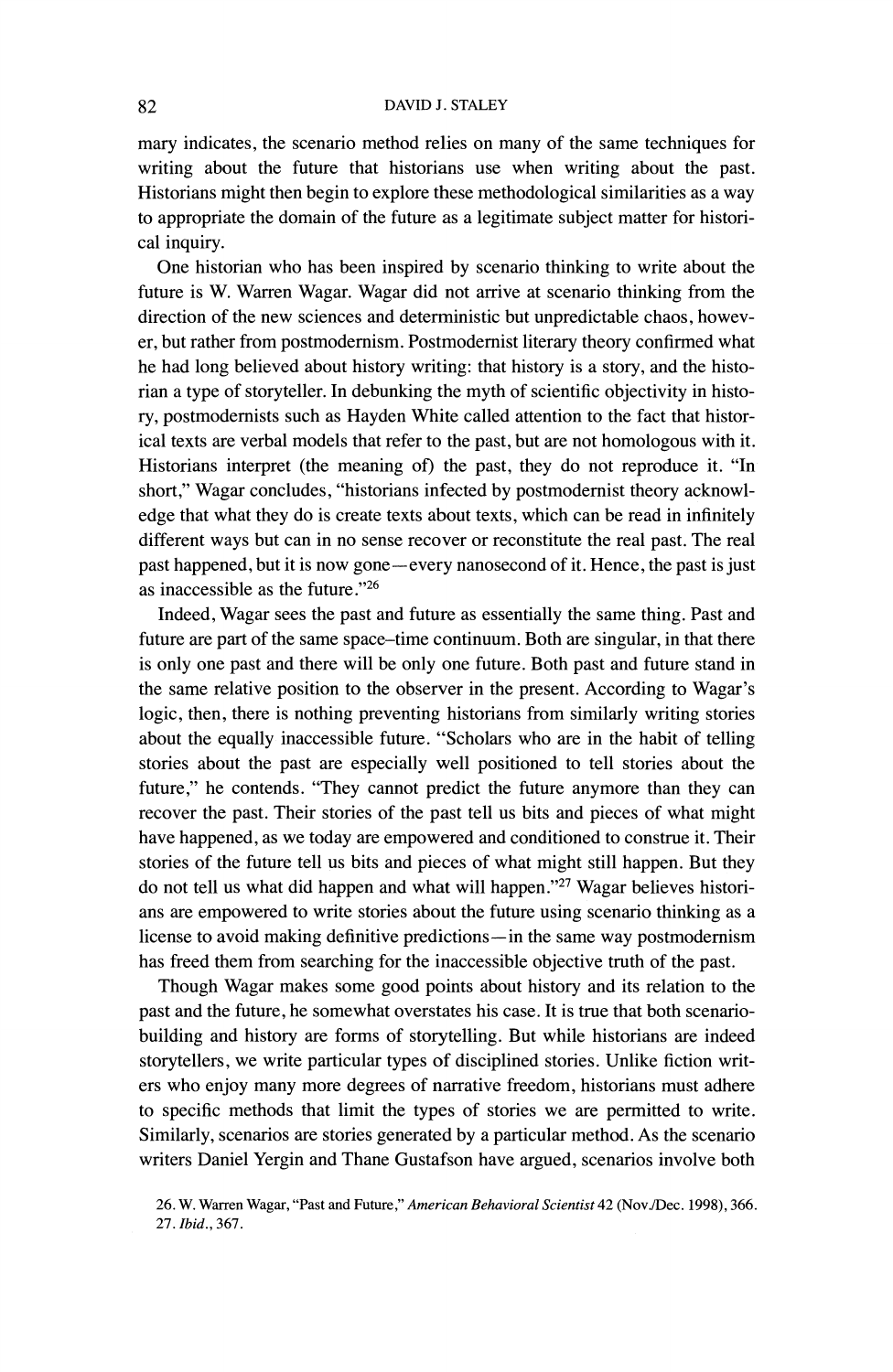**imagination and discipline, an apt description of the historical method as well.28 Viewing scenarios and histories as mere stories makes them seem less rigorous than a prediction, implying they should be taken less seriously, and allowing someone like Rescher to dismiss scenarios as so many imaginative tales. I would argue that it is the combination of imagination and discipline that makes historians especially well qualified to write about the future.** 

**That discipline comes from historical thinking, the method I summarized in the introduction.29 The historian's inquiry begins with questions. These questions can be broad or narrow, can concern multiple variables or few, and can inquire about the relatively present-near or present-far. Historians might choose, like Wagar, to inquire into a temporally, spatially, and thematically broad question. His Short History of the Future is based on the question "What is the future of the world system?" Wagar insists that historians of the future must think like world historians like William McNeill or Leften Stavrianos. That is, historians must consider the future holistically and in the broadest topical, temporal, and spatial terms.30 Hence, Wagar's history covers the entire globe, deals with social, political, economic, and intellectual developments, and extends centuries into the future. But, pace Wagar, historians can also think about more narrowly defined topics, as Yergin and Gustafson demonstrate in Russia 2010. That collection of four scenarios for post-Soviet Russia deals with the political and economic system over the next decade. Their history of the future is closer to the dimensions to which most professional historians are accustomed: our monographs and journal articles typically deal with a short time period, covering a specific geographical area and a specific topic.31 Therefore, while as universal historians we might inquire into the future, it is perfectly acceptable for historians to ask narrowlycircumscribed questions.** 

**Once the question is asked, the historian must locate evidence. While there are no "archives of the future" to which a historian might travel, evidence about the future is readily at hand. Like a scenario writer, the historian must "scan the envi-**

**28. See Daniel Yergin and Thane Gustafson, Russia 2010, and What it Means for the Rest of the World (New York: Vintage Books, 1995), xviii.** 

**29. Before the historical inquiry begins, one might wish to examine the historian. A historian is far from a neutral and objective observer of the past. Historians bring their own personal experiences, biases, theoretical orientations, schools of thought, and particular interests to their inquiry. Any meaningful history of the future would similarly require one to take stock of the historian writing the scenario. Wagar, for example, brings a background as a historian of utopian science fiction; his personal favorite is H. G. Wells, after whom he unashamedly models his own Short History of the Future (Chicago: University of Chicago Press, 1999). This might explain Wagar's insistence on the relationship between history and story. On Wagar's debt to Wells, see "Tomorrow and Tomorrow and Tomorrow," Technology Review 96 (April 1993), 50-59. Wagar has been heavily influenced by Marxism as well as the world systems theory of Immanuel Wallerstein, both of which play prominent roles in his history of the future.** 

**30. Wagar, "Past and Future," 367. Wagar says the historian of the future must consider "the vertical and the horizontal dimensions of totality."** 

**31. See, for example, my "Japan's Uncertain Future: Key Trends and Scenarios," The Futurist 36 (March/April 2002), 48-53. I have also written scenarios dealing with topics ranging from the future of information technologies to the future of computers in the discipline of history. The types of business scenarios Peter Schwartz writes similarly cover specific times, places, and issues.**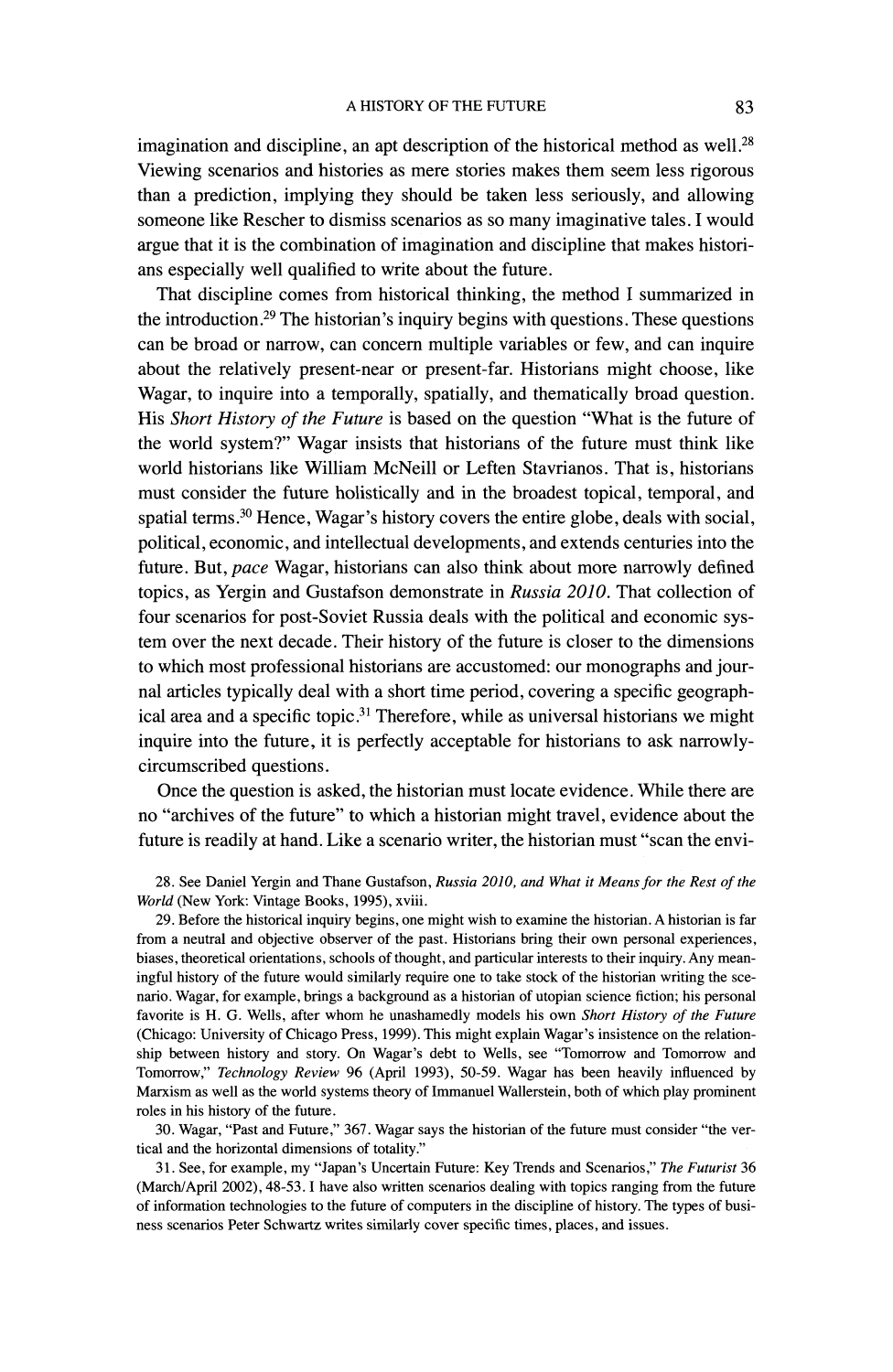**ronment," that is read, listen, and watch widely. The types of sources one must examine, of course, depend on the type of inquiry one wants to perform. When writing a history of the future of Japan, for example, I consulted government announcements, journalistic accounts, sociological observations, and demographic projections, as well as evidence from the past. Evidence does not exist independently of the historian; in scanning the environment for information, in identifying data likely to serve the inquiry, the historian identifies material as evidence. I do not mean to suggest, of course, that historians invent their sources, but only that documents, statistics, proclamations, mass media images, and the like are not evidence until a historian identifies them as such. This applies to evidence from the past as well, not just to evidence of the future. Historians did not consider old parish records or women's journals "evidence" until a group of historians identified them as such. These historians did not create the material artifact, only the concept of the artifact as evidence. "Virtually anything in the world may be evidence for something else," writes Michael Stanford, "if a rational mind so judges it."32 Like evidence from the past, evidence for the future is not intrinsically evident. It is made evidence by the historian's mind acting upon it.** 

**There will be those historians who will contend that the data I consulted are not really evidence of the future but rather evidence of the present. All evidence, however, even evidence about the past, resides in the here and now. It goes without saying that historians do not study the actual past but rather material and mental objects from the past. "We do not," observes Arthur Danto, "have direct access to history-as-actuality, but only indirect access through using 'history as record,' that is to say ... bits and pieces of the present world which stand in certain relations with history-as-actuality."33 The evidence from the past that exists today exists in tangible form in the present. In fact, it might be more correct to say that historians do not study the past but rather present evidence. The historian works backwards from this present evidence to construct an account of a past reality. A historian inquiring into the future has the opposite but related task of taking evidence in the present and thinking forward in order to construct an account of a reality of the future. Future historians take bits and pieces of the present world which stand in certain relations with "history-as-potential." There is, for example, evidence that some Japanese fathers are becoming "stay-at-home dads"; in my history of Japan's future, I offered this as evidence of a future period of greater gender equality. Surviving evidence from the past provides only a trace of what was; evidence in the present provides possible precursors of what might be.** 

**The next task for the historian is to discern the patterns and meaning in the evidence.34 Thinking about the future involves the same process of finding patterns** 

**32. Michael Stanford, The Nature of Historical Knowledge (Oxford, UK and Cambridge, Mass.: Blackwell, 1986), 64.** 

**33. Danto, Narration and Knowledge, 88.** 

**<sup>34.</sup> As Stanford observes, this is the central activity of the historian: history is "the fusion of mind**  and evidence." Stanford, The Nature of Historical Knowledge, 76. Richard J. Evans notes that histo**rians examine documents "as evidence for establishing the larger patterns that connect them." See In Defense of History (New York: W. W. Norton and Co., 1999), 69-70.**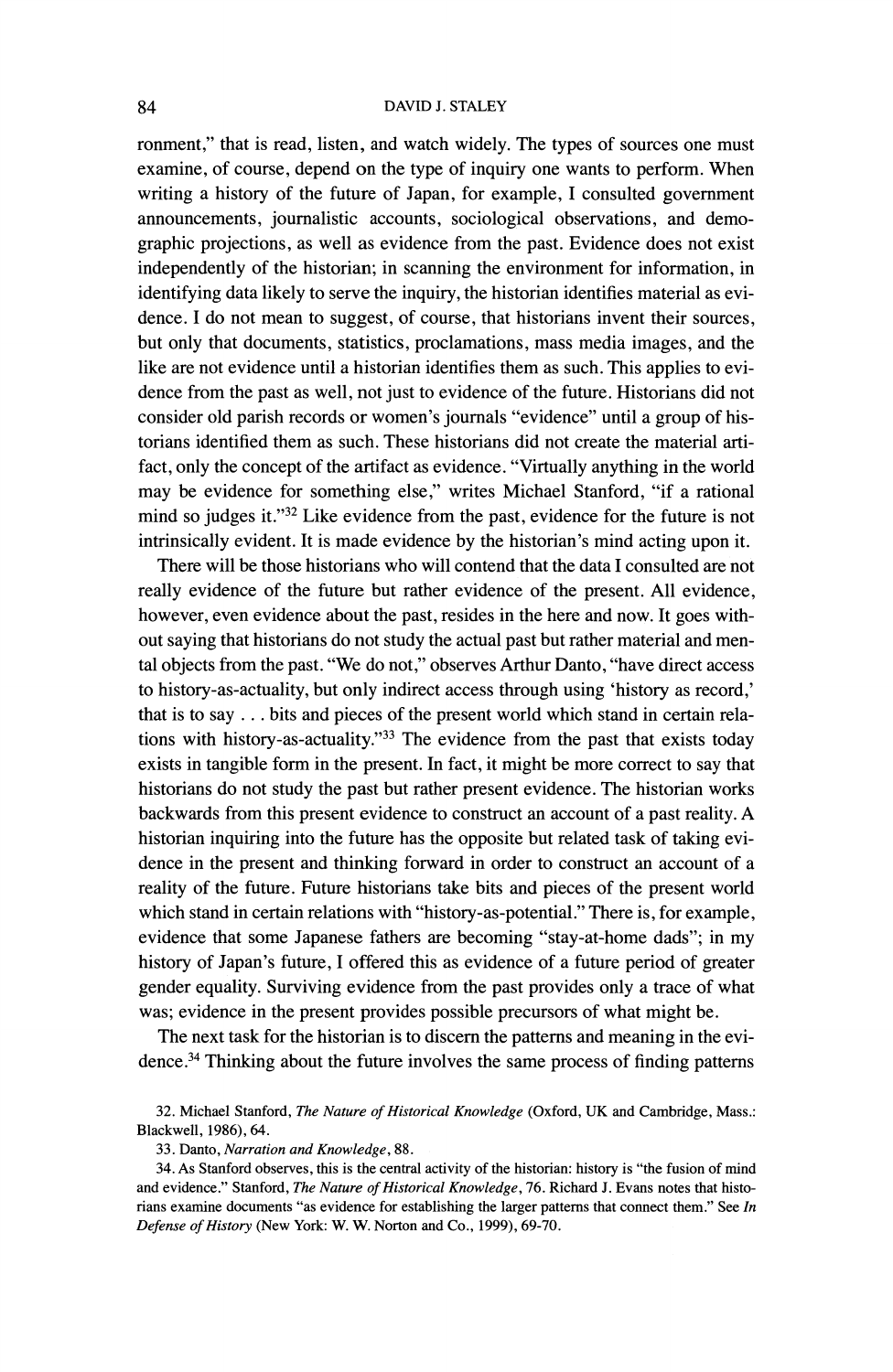**in the evidence as does thinking about the past. To arrive at the conclusion that Japan might be moving toward greater gender equality, I had to place the evidence for stay-at-home dads alongside other evidence, such as the younger generation's more liberal attitudes, the rise in the percentage of "love marriages" (rather than arranged marriages), and demographic projections that suggest declining birthrates. That is, I sought patterns in the noise of the evidence.35** 

**As is the case with evidence about the past, evidence about the future is also scanty and incomplete and certainly not in 1:1 correspondence with what will actually happen. Any construction of an account of the future involves using pieces of evidence in a creative way, yet this account must be as faithful to the plausibilities of the future as the evidence suggests. If this seems an impossible task-for how can one faithfully describe what has yet to happen-it might be useful to consider the work of counterfactual historians. Rigorous counterfactual history compares the plausible alternatives of what the future might have been to what actually occurred in the past. As Marc Bloch observed,** 

**When the historian asks himself about the probability of a past event, he actually attempts to transport himself, by a bold exercise of the mind, to the time before the event itself, in order to gauge its chances, as they appeared upon the eve of its realization. Hence, probability remains properly in the future. But since the line of the present has somehow been moved back in the imagination, it is a future of bygone times built upon a fragment which, for us, is actually the past.36** 

**To gauge the probability of what actually happened, the historian must weigh the probability of other equally plausible alternative histories.** 

**But how does the historian determine which alternatives are plausible, when one could imagine an infinite number of different scenarios? Niall Ferguson contends that "The answer to the question is very simple: We should consider as plausible or probable only those alternatives which we can show on the basis of contemporary evidence that contemporaries actually considered."37 Thus, counterfactuals are not just the product of imagination; like all historical inquiries, they require the discipline of evidence. Geoffrey Hawthorn asks, for example, if the devastation wrought by the bubonic plague was an unavoidable natural disaster or a tragic accident. He considers alternatives that show that the plague was far from inevitable, but only after considering contemporary evidence that sug**gests that alternatives were possible.<sup>38</sup> In his history of modern Germany, Hagen **Schulze offers five alternative "nineteenth-century German histories," including** 

**35. All historians seek patterns in the evidence of the past, not just universal historians. As William McNeill has observed, "Pattern recognition of the sort historians engage in is the chef d'oeuvre of human intelligence. It is achieved by paying selective attention to the total input of stimuli that perpetually swarm in upon our consciousness.... Pattern recognition is what natural scientists are up to; it is what historians have always done, whether they knew it or not." See "Mythistory," in William H. McNeill, Mythistory and Other Essays (Chicago: University of Chicago Press, 1986), 5.** 

**36. Cited in Niall Ferguson, Virtual History: Alternatives and Counterfactuals (Basic Books, 1997), 84.** 

**37. Ibid., 86.** 

**38. Geoffrey Hawthorn, Plausible Worlds: Possibility and Understanding in History and the Social Sciences (Cambridge, Eng.: Cambridge University Press, 1991), 39-80.**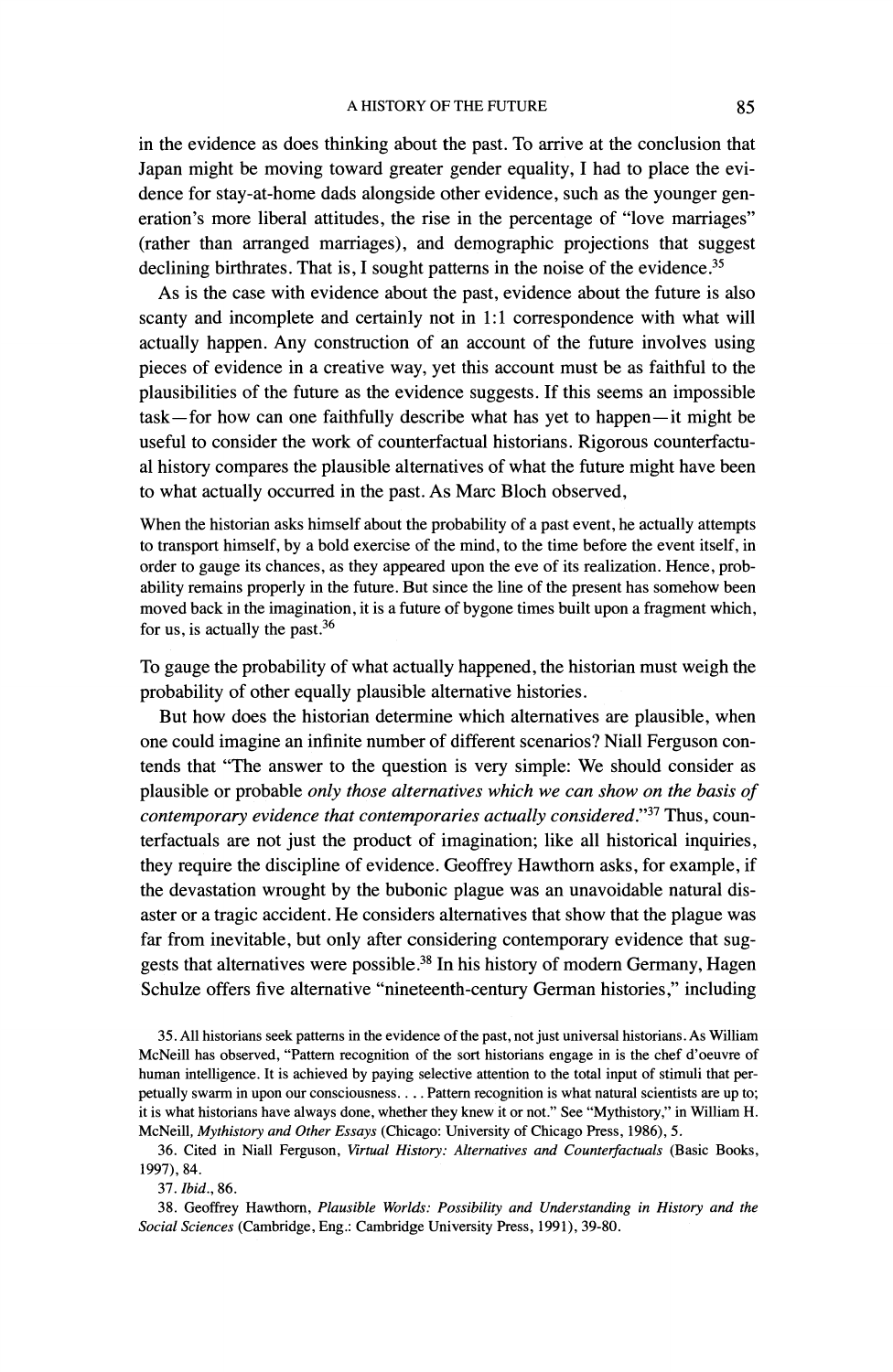**a democratic Germany, a Germany dominated by both Prussia and Austria, and a Germany featuring neither Prussia nor Austria, suggesting that the rise of Bismarck was not the only logical outcome of the Revolution of 1848.39 These scenarios are built from an assessment of the evidence and are not simply fanciful stories. Limiting alternatives to what the available evidence suggests "renders counterfactual history practicable."40** 

**Rather than transporting our imaginations into the past, historians inquiring into the future may use the same counterfactual techniques in our present. Only evidence makes a future scenario "futurible." This is a term coined by Bertrand de Jouvenel, who wrote that "a future state of affairs enters into the class of 'futuribles' only if its mode of production from the present state of affairs is plausible and imaginable." Aviation, for example, was not possible for the ancients; it became futurible "only when certain new facts made its development conceivable," such as technological developments early in the twentieth century.41 Although de Jouvenel uses the term "new facts," a historian could easily substitute the word "evidence." In my future history of Japan, the scenario of greater gender equality became futurible only when I found evidence of a small but growing number of stay-at-home dads. It was this evidence coupled with other evidence that made that scenario more plausible. "A futurible is a descendant of the present, a descendant to which we attach a genealogy," concludes de Jouvenel. Evidence makes counterfactuals "practicable" and future scenarios "futurible."** 

**The historian then writes conclusions after identifying the patterns in the evidence. For the scenario writer, these conclusions take the form of multiple narratives; one must write at least three different stories in order to realistically imagine the competing states toward which the future might be attracted. Historians of the past are accustomed to writing only one "scenario"; when writing a monograph or article, we are not in the habit of presenting alternatives to our thesis. Counterfactual history once again offers a useful model for how historians might adopt the multiplicity of scenario thinking. Historians such as Ferguson assert that history does not move along one inevitable path. Thus, to study counterfactuals is to admit to the possibility of several paths the past might have followed. As Hawthorn observes, as our explanations of past occurrences become more convincing, we paradoxically must admit that alternatives were possible. "If such-and-such a cause or combination of causes had not been present," he reasons, "things would have been different. If we do not believe they would have been, we should not give the causes or actions in question the importance we do."42 If we believe Hitler caused the Second World War, then we must admit that if there were no Hitler there would have been a different outcome. To believe in counterfactuals is to admit to at least two scenarios: the story of what** 

**<sup>39.</sup> Hagen Schulze, Germany: A New History (Cambridge, Mass.: Harvard University Press, 1998), 147-167.** 

**<sup>40.</sup> Ferguson, Virtual History, 87.** 

**<sup>41.</sup> de Jouvenel, The Art of Conjecture, 18.** 

**<sup>42.</sup> Hawthorn, Plausible Worlds, 14.**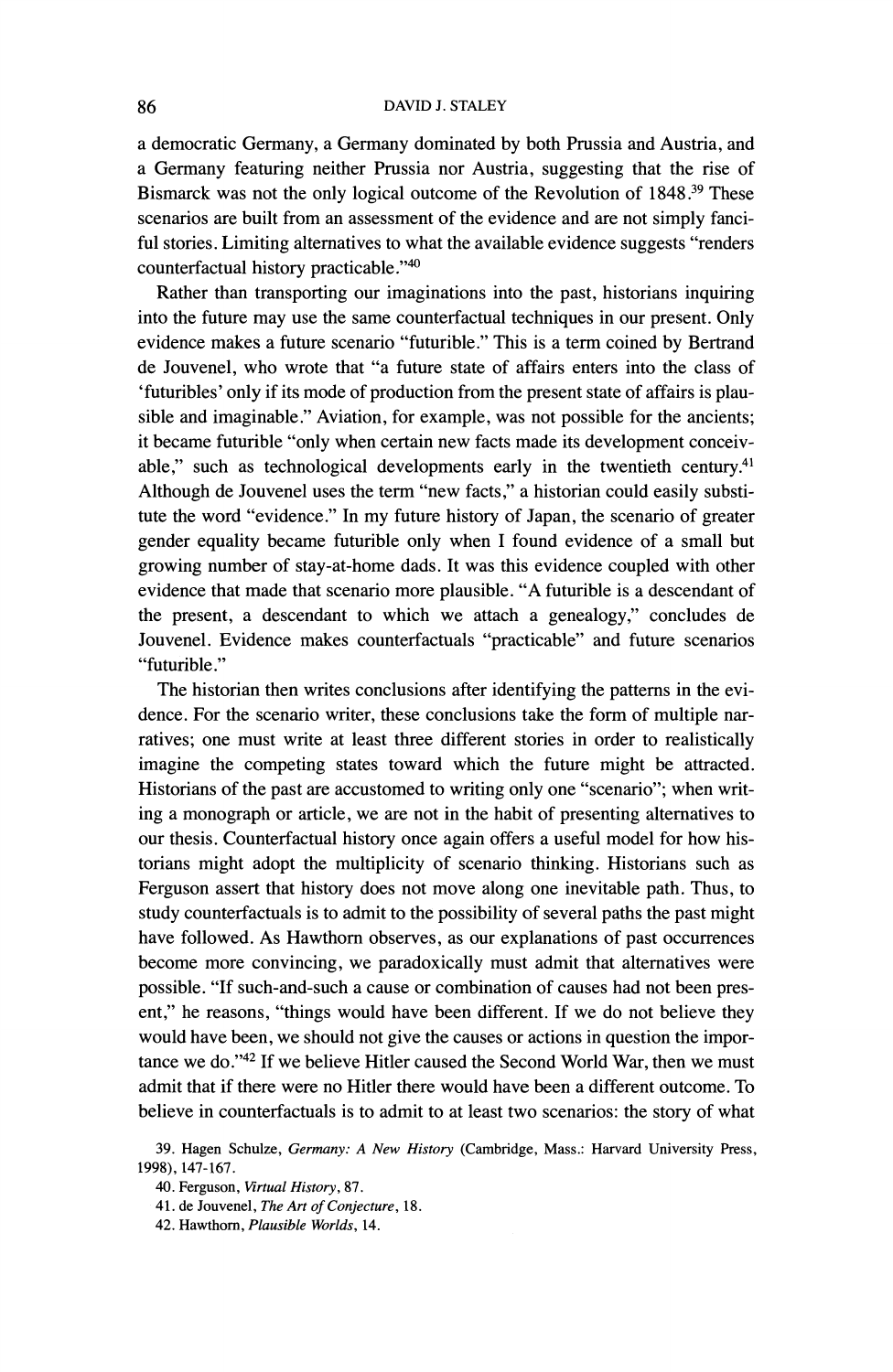**did happen, and the story of what might have happened. If historians can imagine rigorously composed alternative scenarios of the past, it is a relatively easy step to then imagine multiple scenarios of the future.** 

**Peter Schwartz wrote that a scenario describes how driving forces might behave in the future based on how those forces behaved in the past. Schwartz does not elaborate on what this might entail, although it appears he is describing the use of historical analogies. Recall that an analogy is a similarity in the midst of apparent difference. Patterns in present evidence might suggest similarities with past situations from which we can then imagine future outcomes. Evidence for a rise in neo-Nazi activity in Germany, for example, might alert us to the possibility of a fascist resurgence. Analogies must be used with caution, however, for we should not forget that analogies are not law-like regularities, precisely because they are comparisons of different situations. In advising decision-makers on the uses of history, Richard Neustadt and Ernest May caution that those who see only the similarities in two situations might be blindsided by the differences in those situations.43 Thus, while neo-Nazi activity is on the rise, German society today is less tolerant toward right-wing groups, and possesses much stronger democratic institutions than in the 1930s. A case could be made, therefore, for both interpretations based on the available evidence. In using historical analogies to think about the future, historians are already thinking in terms of alternative scenarios: the similarities suggest one possible outcome and the differences suggest other possible outcomes. This appreciation of difference and similarity in historical analogies makes the historian especially sensitive to alternative outcomes, and thus well-qualified to write realistic scenarios about the future.** 

**Recall that Schwartz's definition indicated that the purpose of scenario thinking is to envision the environment within which events will occur, not the specific chronological procession of events. Thus, the scenarios historians write would need to be synchronic narratives, rather than the diachronic narratives we**  usually prefer. In describing the environment—the context—scenarios tend to **read more like structuralist "thick descriptions" rather than a diachronic sequences of events. A description of the environment would be analogous to a physicist's qualitative description of a chaotic system, in that one is attempting to describe the behavior of the system as a whole.** 

**Thinking structurally and synchronically might be a difficult step for historians, however. Unlike anthropologists, historians are trained to favor events over structures, short-term change over long-term stabilities.44 Historians who wish to use the scenario method might wish to approach the future as Fernand Braudel approached the past. Braudel wrote that events are fleeting and ephemeral, and thus argued that historians should write instead about structures, those stable elements of the past that provided limits on the actions of humans.45 While we might** 

**<sup>43.</sup> See Richard E. Neustadt and Ernest R. May, Thinking in Time: The Uses of History by Decision-Makers (New York: The Free Press, 1986), 34-57.** 

**<sup>44.</sup> For a discussion of structure and event in history and anthropology, see Marshall Sahlins, Islands of History (Chicago: University of Chicago Press, 1985).** 

**<sup>45.</sup> Fernand Braudel, On History (Chicago: University of Chicago Press, 1980), 27, 31.**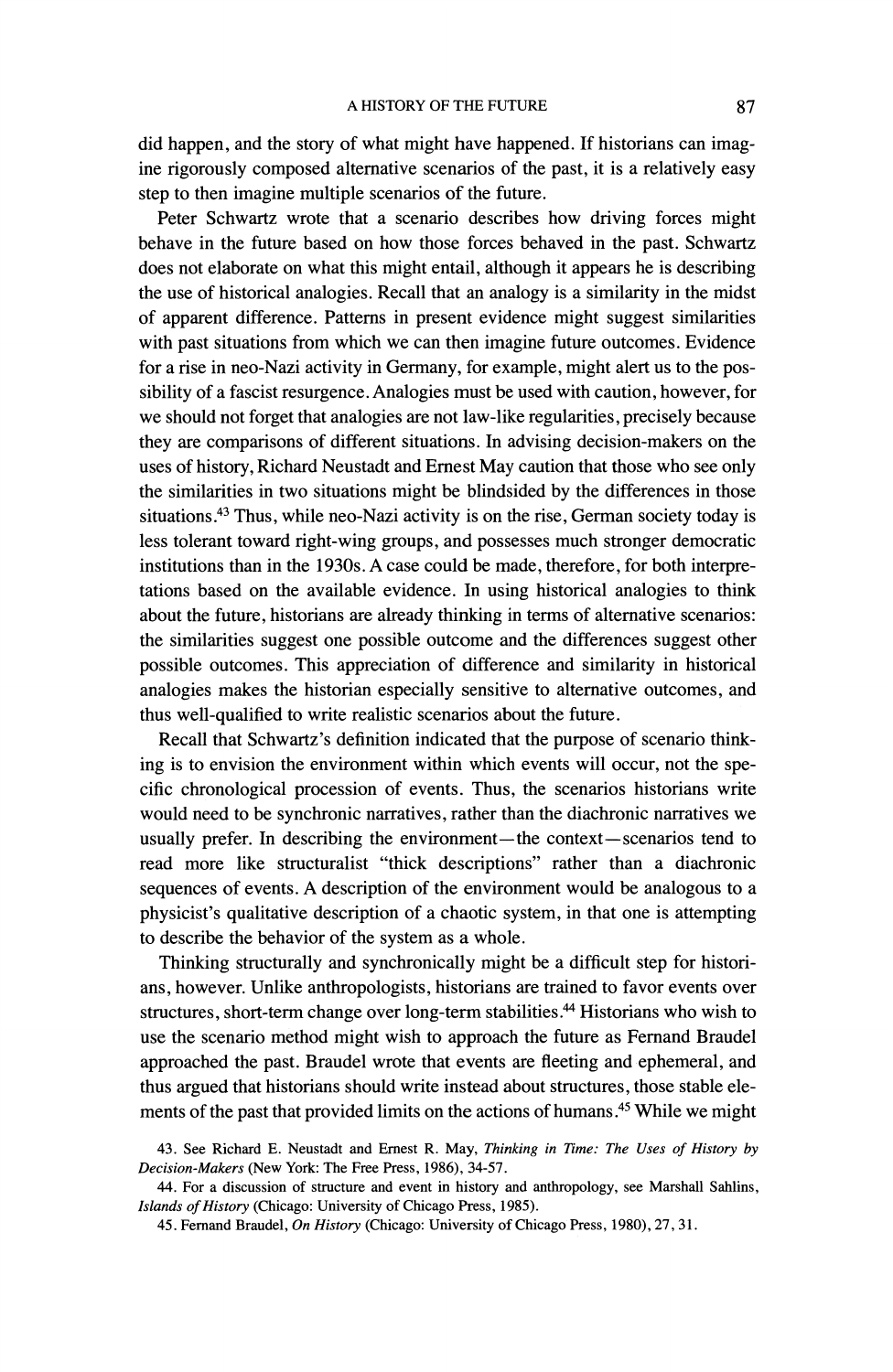**not be able to predict events, we might be able to imagine a future structure within which events may occur. Think of this example: imagine a swarm of gnats moving toward a light. A photographic plate recording the three-dimensional movement of the gnats would reveal a rough two-dimensional circular shape, the structure of the gnats' movements. Thus, while we might not be able to predict the path of the gnats, we could imagine the boundaries within which those flights might occur.46 In writing scenarios as descriptions of an environment, the historian should emphasize the context which may produce events, not the events themselves. Thinking in terms of a procession of events is indicative of a predictive mindset; structural descriptions of many plausible future environments is closer to the heuristic thinking of the scenario method.47** 

**The final act of historical thinking involves reading the works of other historians, and assessing the validity of the narrative so created. Historians critique the choice of evidence, the interpretation of that evidence, the tone and word choice of the narrative, and the resulting conclusions. Historians engage in historiographical debates about interpretation; the "secondary literature" gives shape to the kinds of questions we ask and the interpretations we make about the past. Those questions and interpretations are always shifting, as historians revise their stories about the past. While there are many parallels between the historical method and scenario writing, at present this historiographical step is largely missing from the scenario method and from the futurist literature generally. Futurists are not usually in the habit of critiquing the predictions of others, nor do they identify a historiographical "secondary literature" when writing scenarios or making predictions.** 

**I believe this integral part of historical thinking would enhance scenario writing and our understanding of the future. Historiographical debate would reinforce the notion that thinking about the future is a disciplined interpretive act rather than a predictive act. Our knowledge of the future is even more incomplete than of the past. We have even less evidence of the future, and thus any statement about the future can only provide the basis for a provisional model. But because of our experiences with writing about the past, historians are in a particularly good position to explore the historiographical dimensions of scenario writing. As new evidence about the future becomes available, or as historians offer new historiographical perspectives from which to think about the future, "futurible" possibilities would emerge. In the face of these changes, like any other historical inquiry, historians would reexamine the received picture(s) of the future, alter their interpretations, jettison old models, write new narratives, and consequently create new pictures of the future. Applying historical thinking to the domain of the future would replace the singular definitive prediction with multiple stories written by historians engaged in continuous conversation and debate. Historical** 

**<sup>46.</sup> This example comes from Douglas Hofstadter, Metamagical Themas: Questingfor the Essence of Mind and Pattern (New York: Basic Books, 1985), 255.** 

**<sup>47.</sup> I make this argument in "Realistic and Responsible Imagination: Ordering the Past to Envision the Future of Technology," Futures Research Quarterly 14 (Fall 1998), 29-39.**